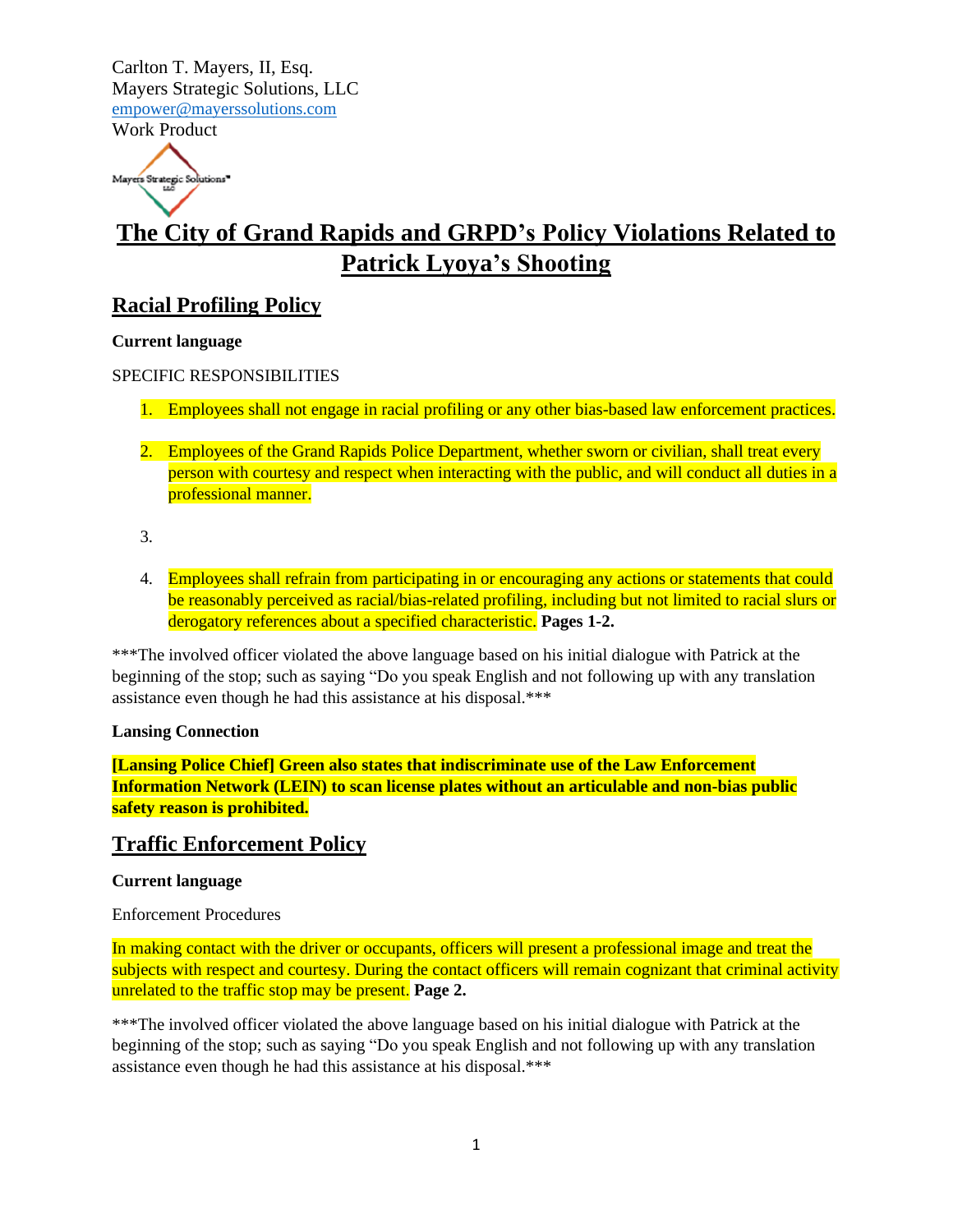Mayers Strategic Solutions

**Lansing Connection**

**[Lansing Police Chief] Green also states that indiscriminate use of the Law Enforcement Information Network (LEIN) to scan license plates without an articulable and non-bias public safety reason is prohibited.**

### **Body Worn Camera Administrative Policy**

#### **Current language**

Officers shall not deactivate the body-worn camera system, once activated, until he or she has disengaged contact with a witness, complainant, victim, or suspect, subject to the following exceptions:

a) De-activation is approved by a supervisor;

When a body-worn camera is not activated or an entire contact is not recorded, the officer shall document the reasons. **Page 3.**

\*\*\*The involved officer violated the above language based on the fact that his body worn camera was deactivated when it fell off the officer's person while the officer was engaging with and wrestling with Patrick. Also, it takes 3 seconds of consistently holding down on the body-worn camera for it to be deactivated. Additionally, the involved officer did not provide an adequate explanation in writing to the Police Chief on how the body-worn camera was deactivated during the encounter with Patrick. The Police Chief has expressed skepticism of the officer's explanation on how the body-worn camera was deactivated during the encounter with Patrick.\*\*\*

### **Use of Force Policy**

#### **Current language**

Use deadly force only to defend themselves, another officer, or another person against a reasonable threat of death or serious bodily injury; or to prevent the escape of a subject who is fleeing from an inherently violent felony crime, when the officer has probable cause to believe the subject poses a reasonable threat of death or serious bodily injury to the officer or others. **Page 1.**

**Physical Controls**. Hard empty hand techniques such as kicks, strikes, take downs, etc. Hard empty hand techniques are used to counter active resistance or active aggression. They are applied when soft empty hand control has failed, or the officer reasonably believes that soft empty hand control will be insufficient to establish control, and the use of deadly force is not justified.

**Intermediate Control**. The level of control that utilizes Department-approved equipment (i.e., impact weapons, less lethal munitions, electronic control devices) when soft empty hand control and hard empty hand control has failed or the officer reasonably believes that empty hand control will be insufficient to establish control, and the use of deadly force is not justified.

**Deadly Force**. Any force used against an officer and/or another person that reasonably could result in death or serious bodily injury. **Page 4.**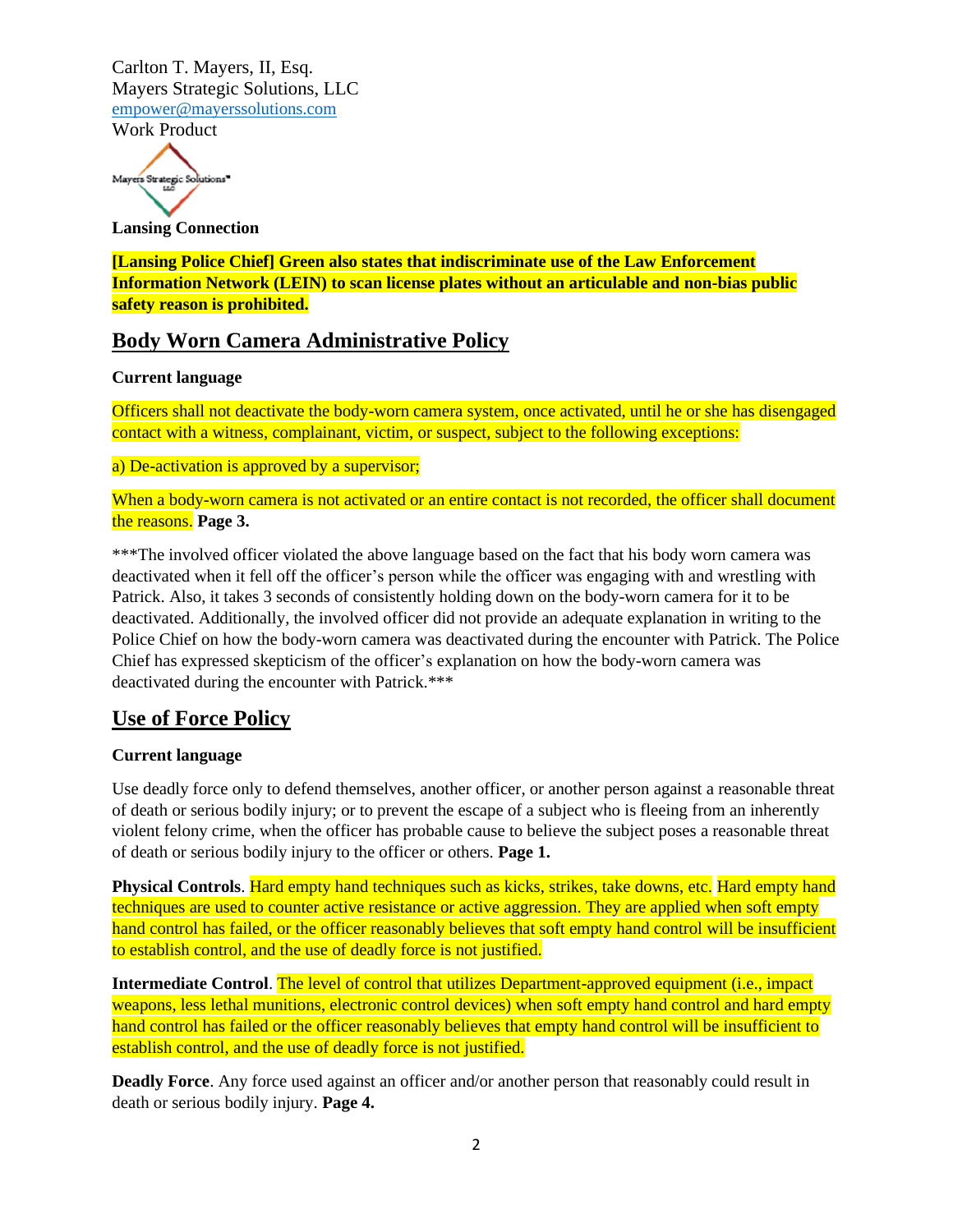Work Product



### **Escalation and de-escalation of force**

a. When possible, officers should attempt to gain control by means of verbal directives or commands. Effective communication skills may prevent many physical confrontations from escalating. However, if verbal directives or commands are ineffective, or not feasible given the circumstances of the situation, the officer must be prepared to escalate to control methods that involve the use of physical force. If force is justified, the officer must decide which technique(s) or authorized equipment will bring the situation under control.

b. Escalation of force may be justified when an officer reasonably believes that the level of force being used is insufficient to stop or control the resistance.

c. Officers may escalate to a level of force that is "objectively reasonable" to control the situation, based on the level of resistance encountered. As the subject begins to de-escalate or lessen the resistance offered, the officer must de-escalate in a similar manner.

d. The officer should consider the "totality of circumstances" when making a decision to escalate or when to de-escalate the level of control. The "totality of circumstances" would be all the facts and circumstances confronting the officer at the time the force is used including, but not limited to:

- (1) Relative size/stature
- (2) Multiple subjects/officers
- (3) Relative strength
- (4) Subject(s) access to weapons
- (5) Subject(s) under the influence of alcohol or drugs
- (6) Exceptional abilities/skills (e.g., martial arts)
- (7) Ground position
- (8) Subject/officer's fitness level
- (9) Injury to or exhaustion of the officer
- (10) Weather or terrain conditions
- (11) Imminent danger
- (12) Distance from the subject
- (13) Special knowledge (e.g., subject's prior history of violence, etc.)
- (14) Type of crime

(15) Reaction time (based on the knowledge that the initial action is always faster than the reaction to it) **Pages 4-5.**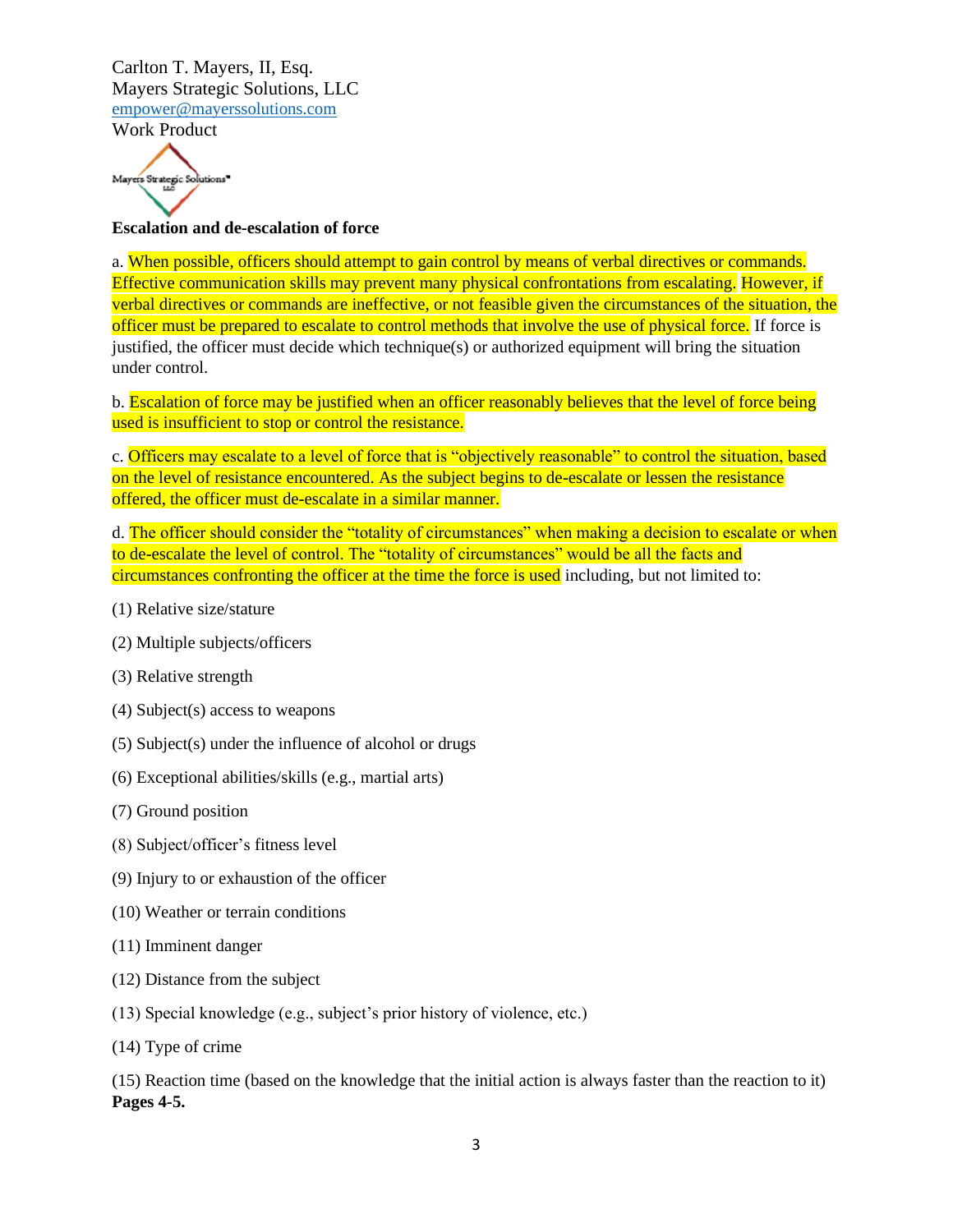

### AUTHORIZED USE OF DEADLY FORCE

1. The use of deadly force is limited to the following situations:

a. To protect the officer or another from what is believed to be a reasonable threat of death or serious bodily injury

b. To prevent the escape of a subject who is fleeing from an inherently violent felony crime, when the officer has probable cause to believe that the subject poses a reasonable threat of death or serious bodily injury to the officer or others.

4. Whenever reasonably possible, officers shall provide verbal directives before deadly force is used. **Page 6.**

\*\*\*The involved officer violated the above language since Patrick was unarmed and did not pose a reasonable threat to the officer or anyone else. Also, the involved officer never attempted to de-escalate the situation, including letting Patrick run away since he was not armed or about to commit a violent felony. Nor did the involved officer make any verbal directives to Patrick related to the use of deadly force.\*\*\*

### **Taser Policy**

### **Justification for use**

#### **Current language**

"Based on the totality of the facts and circumstances, the ECD may be employed in an objectively reasonable manner by trained personnel to effect control during a lawful arrest of a subject(s) who physically resists or threatens to physically resist an officer." **Page 4.**

#### **Change to…**

- a. "A subject demonstrates active aggression such as physical actions/assaults against officers or citizens with less than deadly force (i.e., advancing, challenging, punching, kicking, grabbing, wrestling, etc.)
- b. An officer reasonably believes that empty hand controls will be insufficient to control the subject's actions based upon the totality of circumstances." **Pages 1-2.**
- c. And must exhaust use of de-escalation techniques and all non-lethal uses of force.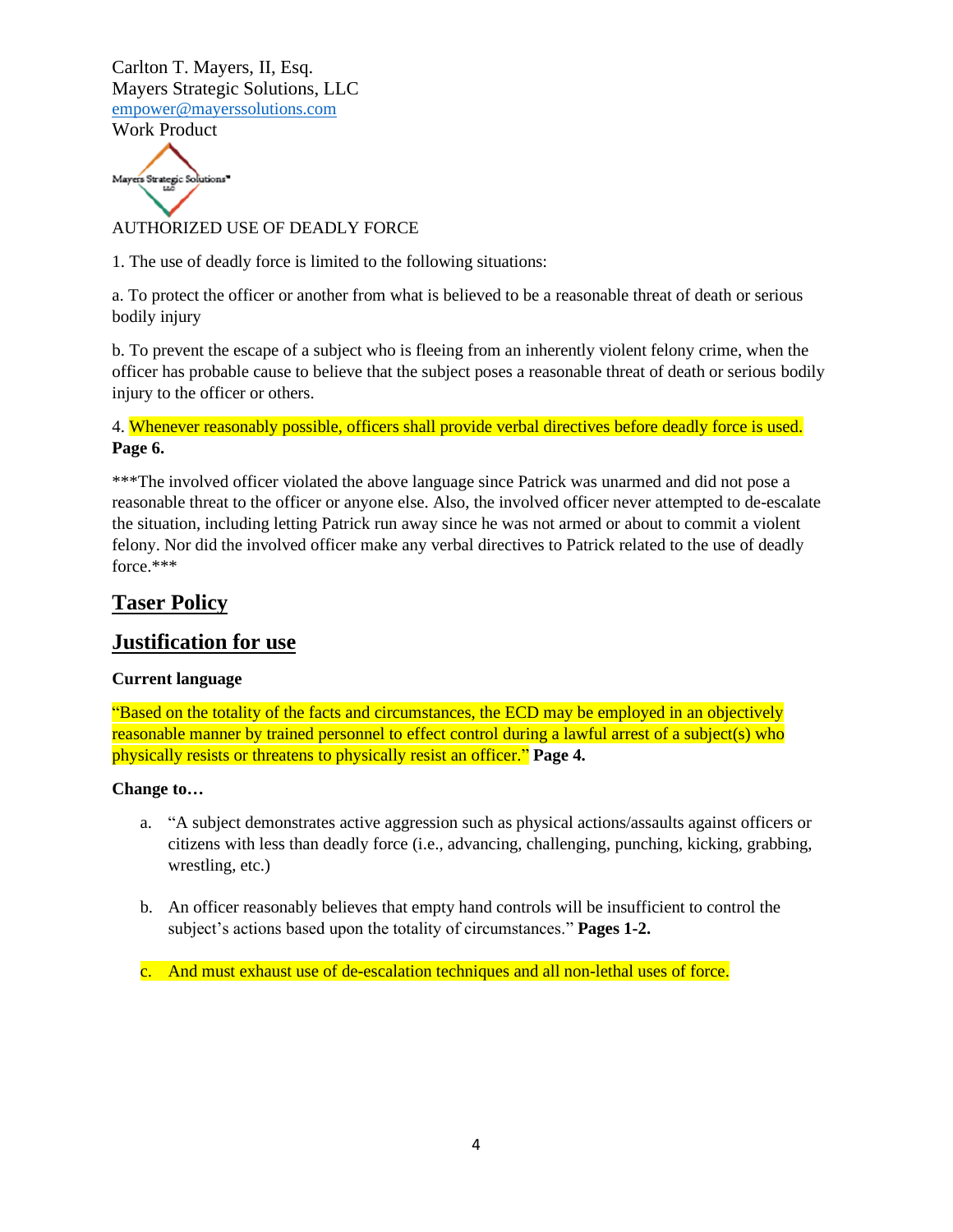Work Product



**Firearm Policy**

### **Justification for use**

**Current language**

PROCEDURE

1. Deadly Force Applications

a. Officers may discharge a firearm in connection with the performance of their official police duties to:

(1) Defend against a reasonable threat of death or serious bodily injury to himself/herself.

(2) Defend against a reasonable threat of death or serious bodily injury to another officer or citizen.

(3) Prevent the escape of a subject who is fleeing from an inherently violent felony crime, when the officer has probable cause to believe that the subject poses a reasonable threat of death or serious bodily injury to the officer or others. **Page 1.**

\*\*\*The involved officer violated the above language since Patrick was unarmed and did not pose a reasonable threat to the officer or anyone else.\*\*\*

#### **Current language**

Discharge of Firearms

- a. Officers, upon discharging their weapon, shall:
- (2) Render assistance to the injured. **Pages 3 and 4.**

\*\*\*The involved officer violated the above language since he did not render aid to Patrick after discharging his firearm.\*\*\*

# **Use of Force Best Practices for Reform (based on New Jersey's Use of Force Policy)**

### **Core Principles**

**1. The Sanctity of Human Life and Serving the Community**. In serving the community, law enforcement officers (hereinafter "officers") shall make every effort to preserve and protect human life and the safety of all persons. Officers shall respect and uphold the dignity of all persons at all times in a non-discriminatory manner.

**2. Force as a Last Resort and Duty to De-Escalate**. Force shall only be used as a last resort when necessary to accomplish lawful objectives that cannot reasonably be achieved through verbal commands,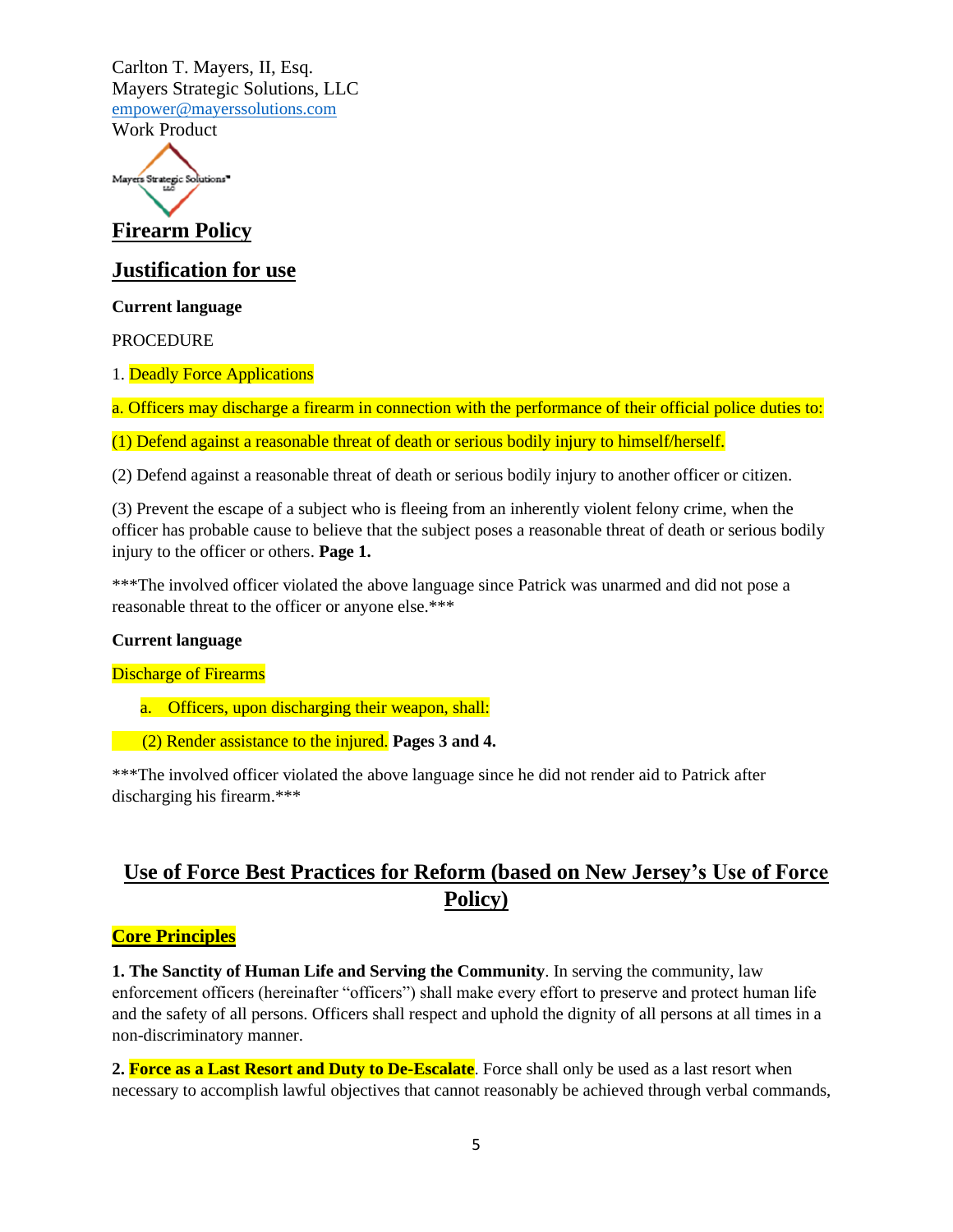Work Product

Mayers Strategic Solutions

critical decision making, tactical deployment or de-escalation techniques. Force shall never be used as a retaliatory or punitive measure.

**3. Duty to Use Only Objectively Reasonable, Necessary, and Proportional Force**. Officers shall use the least amount of force that is objectively reasonable, necessary and proportional to safely achieve the legitimate law enforcement objective under the circumstances.

**4. Duty to Use Deadly Force Only as an Absolute Last Resort and Duty to Avoid Actions Which Create a Substantial Risk of Death or Serious Bodily Injury**. Deadly force shall only be used as an absolute last resort and in strict compliance with this Policy. Other actions by law enforcement that create a substantial risk of death or serious bodily injury must be avoided or employed only under the strictest of conditions.

**5. Duty to Intervene and Report**. Every officer, regardless of rank, title, seniority, or status, has an affirmative duty to take steps to prevent any use of force that is illegal, excessive, or otherwise inconsistent with such policies, regulations, and laws, if possible, before a fellow officer uses excessive, illegal, or otherwise inappropriate force. Every officer has a duty to immediately report any improper use of force.

**6. Duty to Render Medical Assistance**. After any use of force, and when the environment is safe, officers shall promptly render medical assistance to any injured person consistent with the officer's training and shall promptly request emergency medical assistance for that person, if needed or requested. Officers also have a duty to monitor individuals for potential medical intervention after any officer uses force.

**7. Duty to Report and Review Uses of Force**. Every use of force must be reported and receive a meaningful command level review as set forth in a written department policy that includes review by the law enforcement executive. The law enforcement executive shall also conduct an annual review and analysis of the overall use of force by the department.

### **Definitions**

**Critical Decision-Making Model**. The Critical Decision-Making Model is an organized way of making decisions about how an officer will act in any situation, including those that may involve potential uses of force.

**Deadly Force**. Force that an officer uses with the purpose of causing, or that a reasonable officer knows creates a substantial risk of causing death or serious bodily injury. Discharging a firearm, constitutes deadly force, unless the discharge occurred during the course of a law enforcement training exercise, routine target practice at a firing range, a lawful animal hunt, or the humane killing of an injured animal. A threat to cause death or serious bodily injury by the display of a weapon or otherwise, so long as the officer's purpose is limited to creating an apprehension that deadly force will be used if necessary, does not constitute deadly force.

**Imminent Danger**. Threatened actions or outcomes that are immediately likely to occur during an encounter absent action by the officer. The period of time involved is dependent on the circumstances and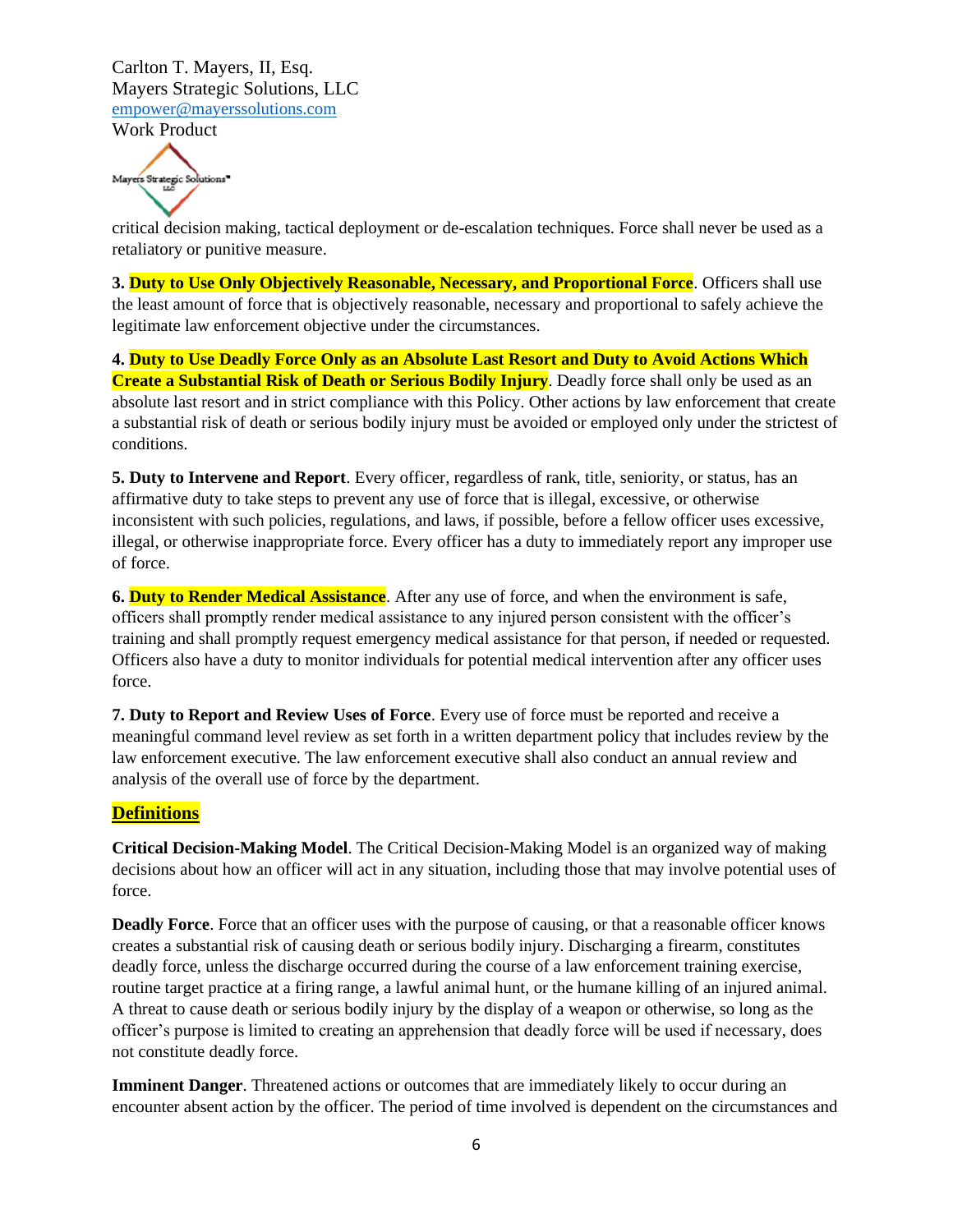

facts evident in each situation and is not the same in all situations. The threatened harm does not have to be instantaneous, for example, imminent danger may be present even if a subject is not at that instant pointing a weapon at the officer, but is carrying a weapon and running for cover to gain a tactical advantage.

**Proportional Force**. The minimum amount of force, of both type (e.g., physical, mechanical, enhanced mechanical, or deadly) and intensity, that is necessary to control a situation and achieve a legitimate law enforcement objective. The law permits officers to overcome unlawful force or resistance; thus, the term proportional force is not intended to mean a type and intensity of force that is exactly equal to the type and intensity of force being used by the subject. The term proportional force is intended to highlight that the level of force a law enforcement officer utilizes shall be no more than is necessary to overcome the unlawful force or resistance being confronted by the officer.

**Reasonable Belief**. A reasonable belief is an objective assessment based upon an evaluation of how a reasonable officer with comparable training and experience would react to, or draw inferences from, the facts and circumstances confronting and known by the officer at the scene.

**Serious Bodily Injury**. Serious bodily injury means bodily injury which creates a substantial risk of death or which causes serious, permanent disfigurement or protracted loss or impairment of the function of any bodily member or organ. Serious bodily injury and serious bodily harm have the same definition the purposes of this Policy. See N.J.S.A. 2C:11-1(b); N.J.S.A. 2C:3-11(d).

**Strategic Redeployment**. Repositioning by an officer to increase space and time to react to a subject. It includes gaining time to de-escalate by withdrawing from the immediate vicinity of the subject if doing so will not create a threat to the safety of the public or the officer in doing so.

**Tactical Communication**. Verbal communication techniques that are designed to avoid or minimize the use of force. Such techniques include giving clear, simple instructions or directions, using active listening techniques to engage the suspect, and explaining the consequences of failure to comply with directions or instructions, including that force may be used.

**Tactical Positioning**. Making advantageous uses of position, distance, and cover to reduce the risk of injury to an officer and avoid or reduce the need to use force.

**Time as a Tactic**. A method to avoid forcing an immediate resolution to a situation if it can be safely done, including establishing a zone of safety around a person that creates an opportunity for an assessment and action, when feasible, thereby decreasing the need to resort to force.

### **Lansing's Traffic Stop Ordinance**

[Lansing Police Chief] Green said that the LPD uses a constitutional policing model and actively works to eliminate bias. The objective of implementing the guidelines are to improve the safety and quality of life for everyone.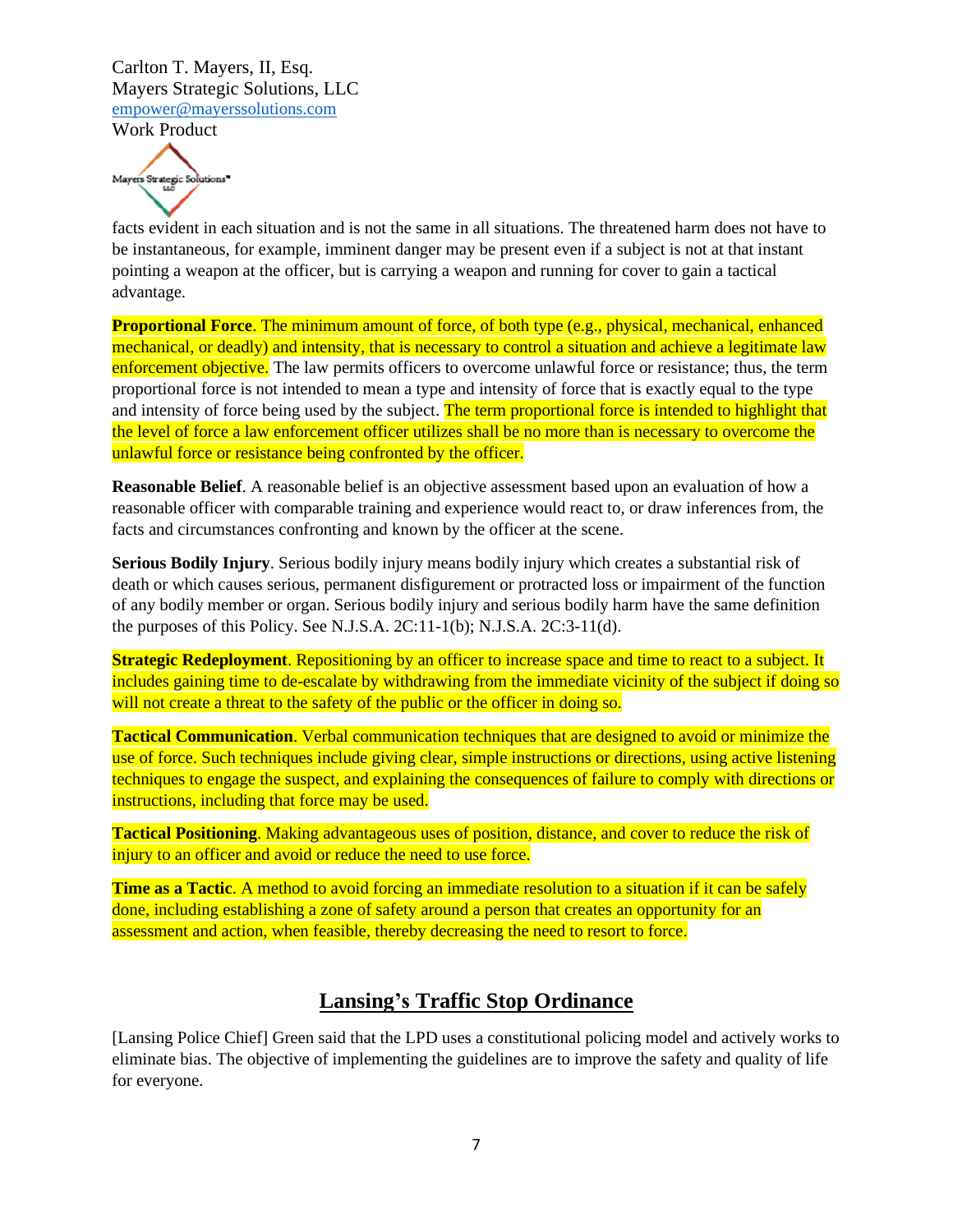

As well as the new guidelines, Green reiterated that the LPD does not have ticket quotas and any sworn officer must have both lawful reason and good judgement when making a traffic stop.

"The intent of the following traffic stop guidelines are consistent with our overall constitutional policing model that is focused on protecting the individual constitutional rights of our citizens while eliminating any aspect, inferred or otherwise, of bias-based traffic policing practices," Green said.

Primary violations, which are labeled as "Public Safety Violations," remain of strong interest and encouraged action by LPD. These safety stops include failure to wear seat belt/child restraints, inoperable headlight/s after dusk hours, no brake lights, expired license plate, speeding, careless and reckless driving, violation of traffic control devices, impaired driving and other unsafe and dangerous driving situations.

Beginning on July 2, the order will prevent officers from initiating a traffic stop solely for a secondary violation and are allowed to provide written or verbal warnings for defective equipment violations.

Secondary traffic violations include those in which don't have a relationship with traffic safety, such as defective equipment, including cracked windshields, loud exhaust, inoperable license plate lamp, cracked tail lights, dangling ornaments, and window treatment.

Green also states that indiscriminate use of the Law Enforcement Information Network (LEIN) to scan license plates without an articulable and non-bias public safety reason is prohibited.

Violations of this order can result in educational-based disciplinary action, remedial training or, if the circumstances of the violation are exceptional, severe discipline including criminal investigation.

The Office of Internal Affairs and Chief of Police will conduct ongoing and quarterly reviews of the data collected from traffic stops and make sure it is released to the public.

Greens said that after 60 days the order for the guidelines will be examined and adjusted if needed.

"After 60-days, the Chief of Police and Police Board of Commissioners will examine data concerning the following guidelines and update LPD Policy 600.2 (Management Analysis of Traffic Stops) with any related or identified best practices and/or additions, deletions or corrections to this Order," Green said.

Schor said in the press release that Lansing will be one of the first cities in Michigan to implement the change and that it is a major step in the insurance of fair and impartial policing.

"This change is based on input and feedback from residents about what they want from their police department," Schor said. "Lansing will be one of the first communities in the state of Michigan to take this action. It is a major step in ensuring that we have fair and impartial policing here in Lansing."

[https://statenews.com/article/2020/07/lansing-mayor-schor-implements-new-traffic-stop-guidelines-for](https://statenews.com/article/2020/07/lansing-mayor-schor-implements-new-traffic-stop-guidelines-for-lansing-police-department?ct=content_open&cv=cbox_featured)[lansing-police-department?ct=content\\_open&cv=cbox\\_featured](https://statenews.com/article/2020/07/lansing-mayor-schor-implements-new-traffic-stop-guidelines-for-lansing-police-department?ct=content_open&cv=cbox_featured)